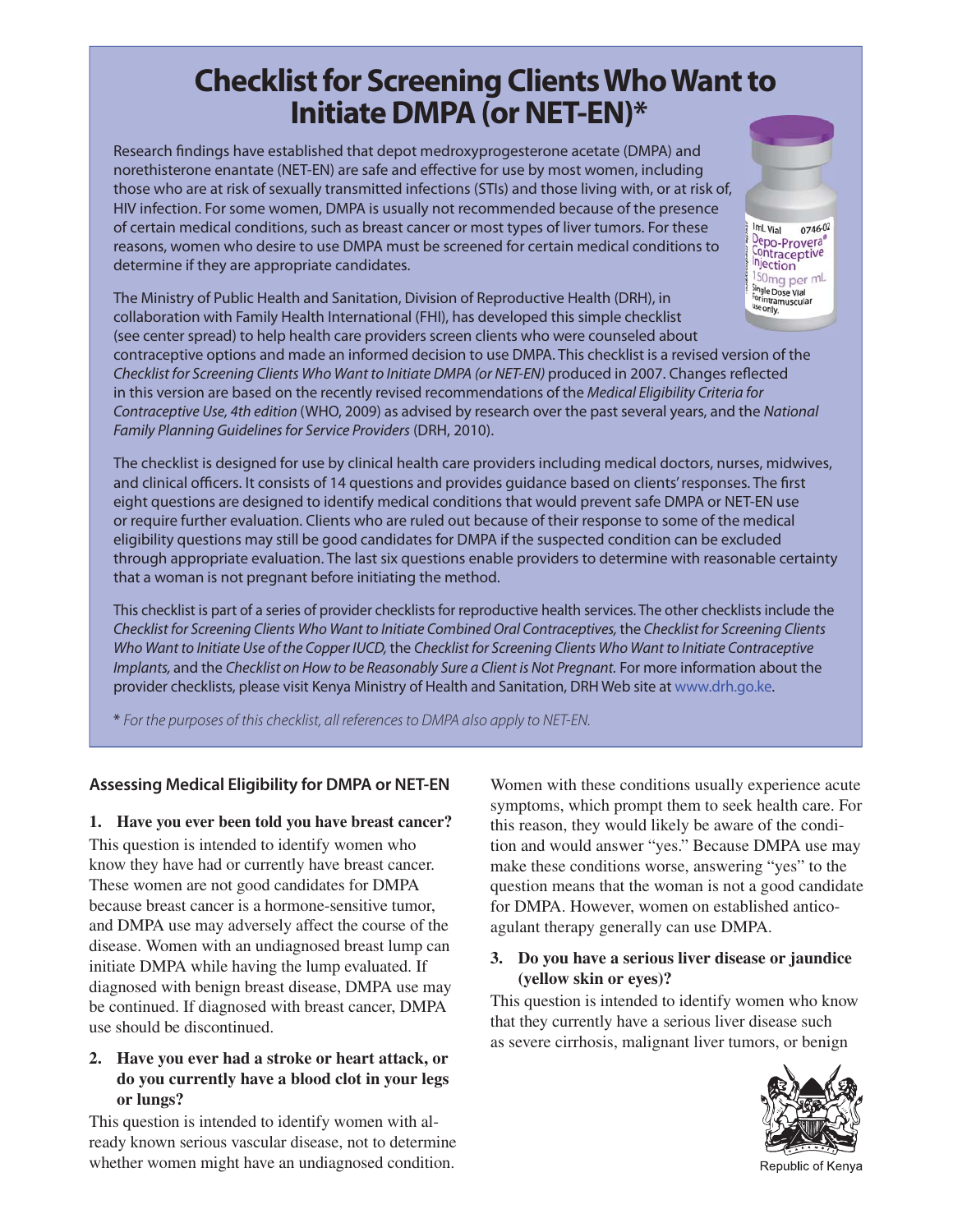liver tumors, with the exception of focal nodular hyperplasia (a tumor that consists of scar tissue and normal liver cells). Women with these conditions should not use DMPA because the hormone used in DMPA is processed by the liver and may further compromise liver function. Women with other liver problems, such as acute or chronic hepatitis, can use DMPA safely.

#### **4. Have you ever been told you have diabetes (high sugar in your blood)?**

This question is intended to identify women who know that they have diabetes, not to assess whether they may have an undiagnosed condition. Women who have had diabetes for 20 years or longer, or those with vascular complications, should generally not use DMPA because of the increased risk of blood clots. Evaluate or refer for evaluation as appropriate and, if these complications are absent, the woman may still be a good candidate for DMPA.

### **5. Have you ever been told you have high blood pressure?**

This question is intended to identify women who may have high blood pressure. These women should be evaluated or referred for evaluation as appropriate. Based on evaluation, women with blood pressure levels of 160/100 Hg or more should not initiate DMPA.

#### **6. Do you have bleeding between menstrual periods, which is unusual for you, or bleeding after intercourse (sex)?**

This question is intended to identify women who may have an underlying pathological condition. While these conditions are not directly affected by DMPA, changes in bleeding patterns, which are common among DMPA users, could make such conditions harder to diagnose. Unusual, unexplained bleeding changes may indicate infection or cancer that should be evaluated without delay or treated by a higher-level health care provider. DMPA use should be postponed until the condition can be evaluated. In contrast, women for whom heavy, prolonged, or irregular bleeding constitutes their usual bleeding pattern may initiate and use DMPA safely.

#### **7. Have you ever been told that you have a rheumatic disease, such as lupus?**

This question is intended to identify women who have been diagnosed with systemic lupus disease. Women who have systemic lupus disease and who are not on immunosuppressive treatment should not use DMPA, due to concerns about a possible increased risk of thrombosis.

### **8. Are you currently breastfeeding a baby less than four weeks old?**

This question is included because of the theoretical concern that hormones in breast milk can have an adverse effect on a newborn during the first four weeks after birth. A breastfeeding woman can initiate DMPA four weeks after her baby is born.

### **Determining Current Pregnancy**

**Questions 9–14** are intended to help a provider determine, with reasonable certainty, whether a client is not pregnant. If a client answers "yes" to any of these questions and there are no signs or symptoms of pregnancy, it is highly likely that she is not pregnant. The client can start DMPA now.

If the client is within 7 days of the start of her menstrual bleeding, she can start the method immediately. No back-up method is needed.

If it has been more than 7 days since her first day of bleeding, she can start DMPA immediately but must use a back-up method (i.e., using a condom or abstaining from sex) for 7 days to ensure adequate time for the DMPA to become effective.

If you cannot determine with reasonable certainty that your client is not pregnant (using the checklist), and if you do not have access to a pregnancy test, then she needs to wait until her next menstrual period begins before starting DMPA. She should be given condoms to use in the meantime.